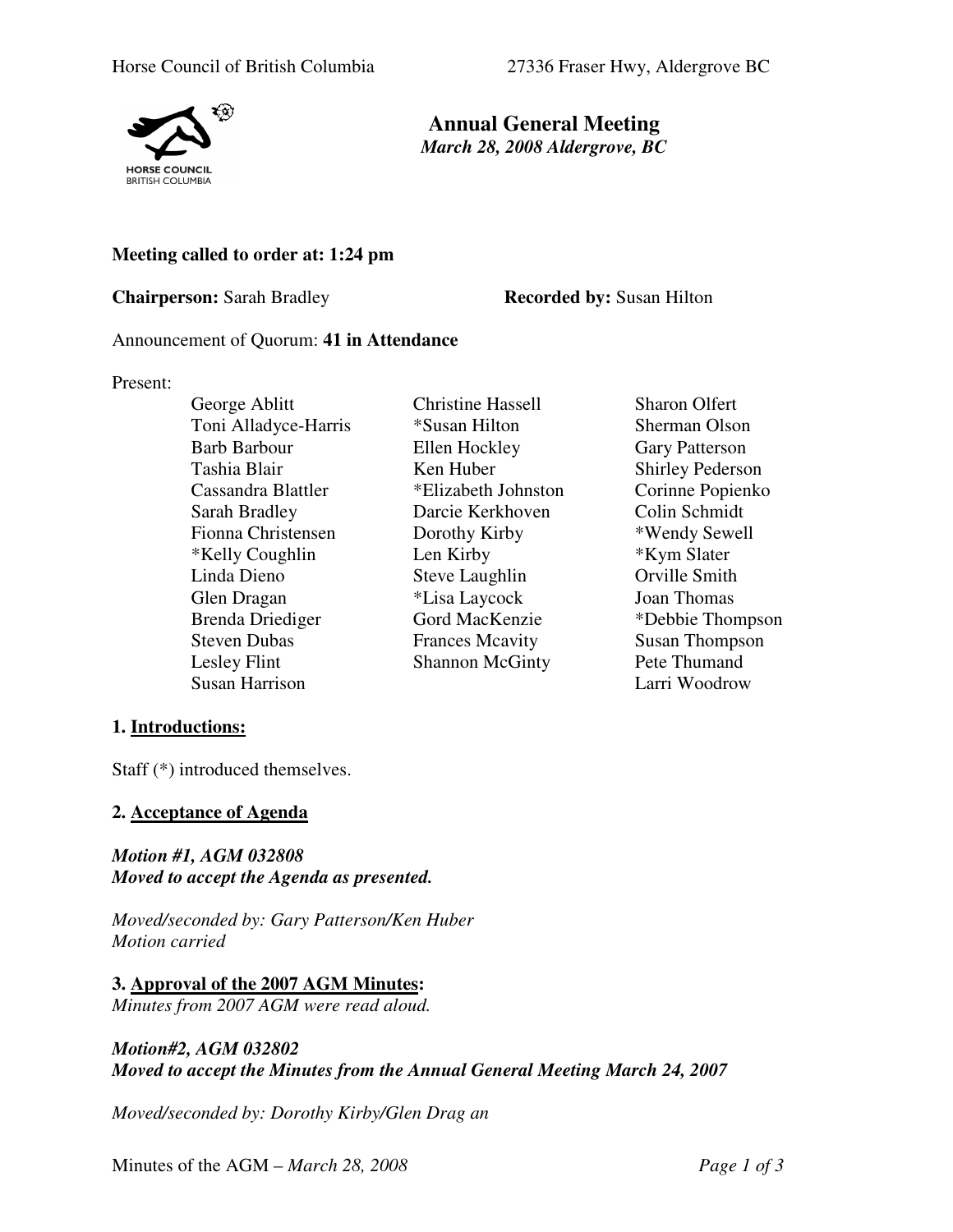## *Motion Carried*

#### **4. Business arising from the minutes***: none*

#### **5 .Financial reports and Auditor's Report:**

#### *Motion #3, AGM 032808 Moved to approve the audited financial statement as presented.*

*Moved/Seconded by: Toni Allardyce-Harris/Fran McAvity Motion carried* 

#### *Discussion:*

- *Correction to page 3 should read end of year, not end of tear.*
- *Auditing procedures have been changed more emphasis has been placed on internal controls and the provision of recommendations to board.*
- *1. Cheque signers in the past one signature had to be that of a board member, which could be cumbersome at times.*
- *2. Many of our transactions are electronic, so board might consider giving signing authority to 2 of 3 staff members. Remove single on-line person, use two.*
- *3. Should they be bonded?*
- *4. Cash & cheque receiving procedures –stamp cheques Deposit Only.*
- *5. Recommendations regarding time sheets and how to keep them accurate*

# *Motion #4, AGM 032808 Moved that we retain Webster and Associates be retained to audit financial statements of 2008.*

*Moved/seconded by: Gary Patterson/Gord MacKenzie Motion carried* 

#### **6. Acceptance and approval of VP reports as published in the Board Book:**

#### *Motion #5, AGM 032808*

*Moved that VP reports be accepted as published in the Board Book* 

*Moved/seconded by: Susan Harrison/Glen Dragan Motion carried* 

## *Discussion: Wendy Sewell reports on Coaching:*

- *We are facing some real challenges with Western Coaching –we need a Master Course Conductor for BC and it will take three years to get someone there.*
- *Instructor/beginners looks like it will be good*
- *National Western Coaching EC policy conflicts with rules & regulations*
- *So few Coach 2's because of the lack of mentors*
- *Certified Horsemen taking some coaches*